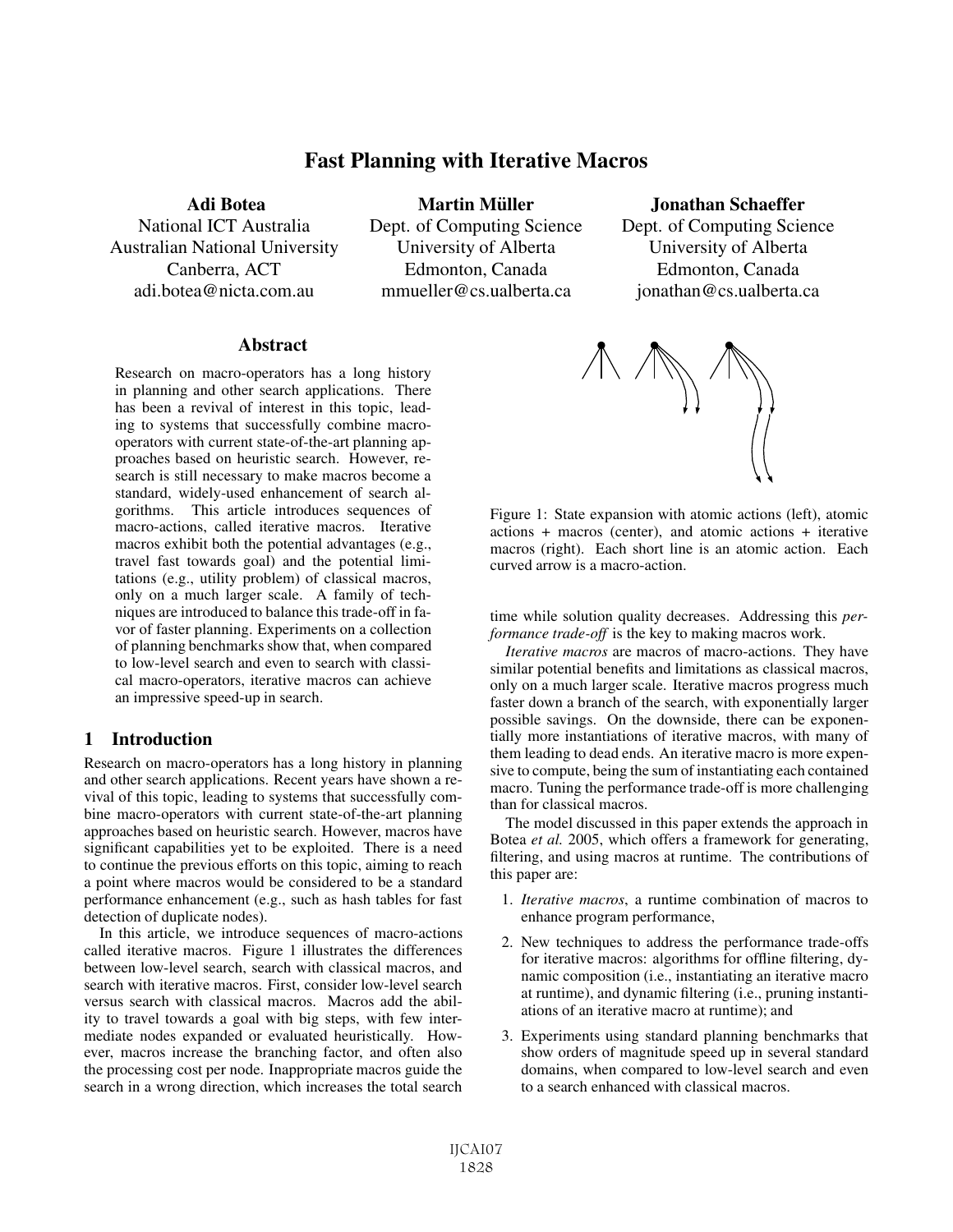Section 2 briefly reviews related work on macros. Section 3 introduces the necessary definitions. Section 4 introduces iterative macros and the algorithms for offline filtering, dynamic composition, and dynamic filtering. Experimental results are given in Section 5. Section 6 contains conclusions and ideas for future work.

# 2 Related Work

Related work on macros in planning dates back to the STRIPS planner [Fikes and Nilsson, 1971]. Subsequent contributions include off-line filtering of a set of macros [Minton, 1985], partial ordering of a macro's steps [Mooney, 1988], and generating macros able to escape local minima in a heuristic search space [Iba, 1989]. In a problem representation with multi-valued variables, McCluskey and Porteous [1997] use macros to change the assignment of a variable to a given value in one step.

Several recent contributions successfully integrate macros with state-of-the-art heuristic search planners such as FF [Hoffmann and Nebel, 2001]. Vidal [2004] composes macros at runtime by applying steps of the relaxed plan in the original problem. Botea *et al.* [2005] prune instantiations of macros based on their similarity with a relaxed plan. Coles and Smith [2005] generate macros as plateau-escaping sequences. Newton *et al.* [2005] use genetic algorithms to generate macros. The contributions of Vidal [2004] and Botea *et al.* [2005] are the most closely related, since all three approaches exploit the similarity between a macro and a relaxed plan.

Application-specific macros have been applied to domains such as the sliding tile puzzle [Korf, 1985], Rubik's Cube [Korf, 1983; Hernádvölgyi, 2001], and Sokoban [Junghanns and Schaeffer, 2001]. While interesting, a detailed discussion and comparison of all these approaches is beyond the scope of this paper.

# 3 Framework and Basic Definitions

The basic framework of this work is planning as forward heuristic search. To guide the search, a relaxed plan that ignores all delete effects of actions is computed for each evaluated state [Hoffmann and Nebel, 2001]. Search is enhanced with iterative macros as illustrated in Figure 1 (right) and detailed in Section 4. The strategy for using iterative macros consists of three steps: (1) extract macro-operators from solutions of training problems, (2) statically filter the set of macro-operators, and (3) use the selected macro-operators to compose iterative macros at runtime. Steps 1 and 2 deal only with classical macro-operators. Only step 3 involves the new iterative macros. The model of Botea *et al.* 2005 serves as a starting point for implementing the first two steps. It provides a framework for generating, filtering, and using classical macro-operators at runtime in planning. However, experiments with iterative macros showed that more powerful filtering capabilities were needed. The new enhanced method for filtering in step 2 is described in Section 4.1.

The rest of this section contains definitions of concepts used in the following sections. For simplicity, totally ordered macros are assumed (all definitions can be generalized to partial-order macros). The macro extraction phase builds macros with partial ordering of the steps. However, to save computation time, only one possible ordering is selected at runtime.

Let  $O$  be the set of all domain operators and  $A$  the set of all ground actions of a planning problem. A *macrooperator* (macro-schema) is a sequence of domain operators  $ms[i] \in \mathcal{O}$  together with a parameter binding  $\sigma$ :  $ms =$  $((ms[1], ms[2], \ldots, ms[l]), \sigma).$ 

Partially instantiating a macro can be defined in two equivalent ways as either (1) replacing some variables with constant objects or (2) replacing some operators with ground actions. The second definition is more appropriate for this work, since macros reuse actions from a relaxed plan and hence action-wise instantiation is needed. A partial instantiation of a macro is  $mi = ((mi[1], mi[2], \ldots, mi[l]), \sigma)$ , where  $(\forall i \in \{1,\ldots,l\}): (mi[i] \in \mathcal{A} \vee mi[i] \in \mathcal{O}).$ 

A total macro-instantiation (shorter, macro-instantiation) has all steps instantiated ( $\forall i : mi[i] \in \mathcal{A}$ ). Macro-operators and macro-instantiations are the extreme cases of partial macro-instantiations. When the distinction is clear from the context, the term "macro" can refer to any of these.

When instantiating one more step in a partial instantiation *mi*, it is important to ensure that the new action is consistent with all the constraints already existing in *mi*. More precisely, given a partial instantiation *mi*, a position i and a state s from which *mi* is being built, define the *consistency set* Cons $(mi, i, s)$  as containing all actions  $a \in A$  such that: (1) a corresponds to the operator on the i-th position of *mi*, (2) a does not break the parameter bindings of *mi*, and (3) if either  $i = 1$  or the first  $i - 1$  steps are instantiated, then adding  $\alpha$  on the *i*-th position makes this *i*-step sequence applicable to s. Only actions from Cons(*mi*, i, s) can be used to instantiate the i-th step of *mi*. Obviously, instantiating a new step can introduce additional binding constraints. Instantiating steps in a macro can be done in any order. When step  $i$  is instantiated, its bindings have to be consistent with all previously instantiated steps, including positions larger than  $i$ .

Finally, let  $\gamma(s, a_1 \dots a_k)$  be the state obtained by applying the action sequence  $a_1 \ldots a_k$  to state s. For the empty sequence  $\epsilon$ ,  $\gamma(s, \epsilon) = s$ . If  $\exists i \leq k$  such that  $a_i$  cannot be applied to  $\gamma(s, a_1 \ldots a_{i-1})$ , then  $\gamma(s, a_1 \ldots a_k)$  is undefined.

# 4 Iterative Macros

This section describes a technique for speeding up planning using iterative macros. Section 4.1 presents a method for statically filtering a set of macro-operators to identify candidates that can be composed to form iterative macros. Section 4.2 focuses on integrating iterative macros into a search algorithm. Methods that effectively address the challenging tasks of instantiation and pruning are described.

# 4.1 Static Filtering

The model introduced by Botea *et al.* [2005] was implemented and enhanced. Botea *et al.* analyze solutions to a set of test problem instances to extract a potentially useful set of macro-operators. The macros are then ranked by favoring those that 1) appear frequently in solutions, and 2) significantly reduce the search effort required for each application.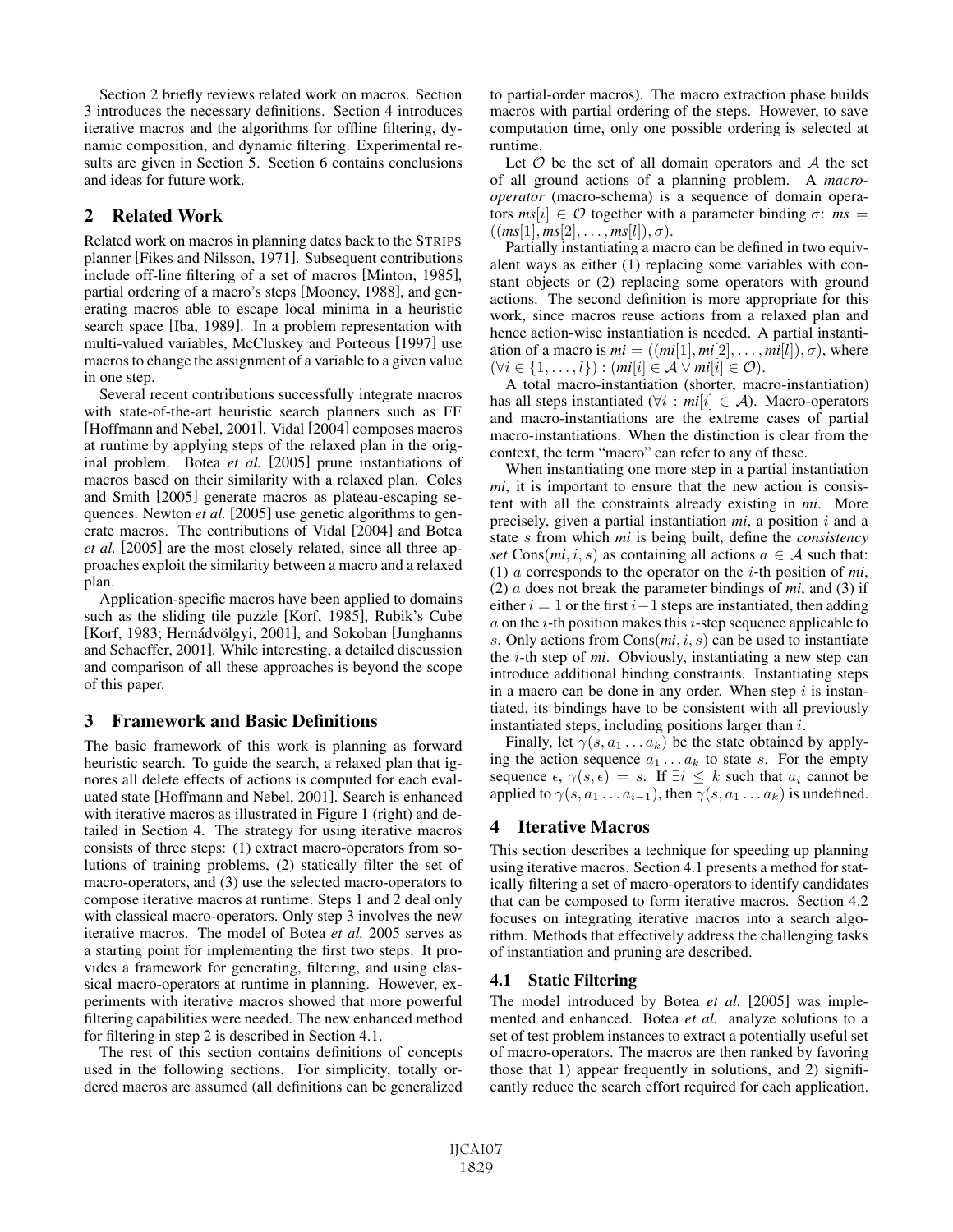Two important limitations of this ranking model are that it ignores the interactions of macros when used together, and that it provides no automatic way to decide the number of selected macros.

Our enhancement first selects the top  $K$  macros (where  $K$ is a parameter) returned by the original procedure and then tries to filter this down to a subset that solves the training set most efficiently in terms of expanded nodes. Since enumerating all subsets of a set with  $K$  elements is exponentially hard, we use an approximation method whose complexity is only linear in  $K$ . For each  $i$  from 1 to  $K$ , the training set is solved with macro  $m_i$  in use. Macros are reordered according to the search effort. More precisely,  $m_i$  is better than  $m_i$ if  $N_i$  <  $N_j$ , where  $N_l$  is the total effort (expanded nodes) to solve the training set using macro  $m_l$ . Ties are broken according to the original ranking.

Based on the new ordering, the training set is solved using the top i macros,  $1 \le i \le K$ . Assume N is the total number of nodes expanded to solve the training set with no macros in use,  $N_i^T$  the total effort to solve the training set with the top i macros, and

$$
b = \arg\min_{1 \le i \le K} N_i^T.
$$

If  $N_b^T < N$ , then the learning procedure returns the top b macros. Otherwise, no macros are learned for that domain.

In the experiments described in Section 5, small training instances are used, to keep the learning time low.  $K$  is set to 5, since the number of useful macros in those domains is typically less than 5. For larger domains, where more macros could be beneficial, a larger value of  $K$  might produce better results at the price of longer training time.

#### 4.2 Iterative Macros in Search

Integrating iterative macros into a search algorithm raises two major challenges: instantiation and pruning. In the most general case, the total number of iterative macros applicable to a state is in the order of  $B<sup>D</sup>$ , where B is the number of classical macro instantiations applicable to a state, and  $D$  is the number of macros contained in an iterative macro. Each instantiation can be expensive to compute, since its cost is the total cost of instantiating all the contained macros.

If instantiation and pruning were performed separately, a large effort could be spent on building elements that would be rejected later. Therefore a combined algorithm tries, for a given state, to build only one iterative macro which shows promise to take the search closer to a goal state. The guidance in building this iterative macro is given by the relaxed plan of the state being expanded. Building a macro instantiation is founded on two simple, yet powerful ideas. First, when deciding how to instantiate a given step, heuristics are used to select an action that will allow a large number of relaxed steps to be subsequently inserted. Second, for the steps not filled with relaxed plan actions, other actions are used that preserve the correctness and the variable bindings of the iterative macro. This completion is an important feature of the algorithm, since a relaxed plan often misses steps that have to be part of the unrelaxed solution.

Figure 2 shows the procedure for building an iterative macro in pseudo-code. It takes as input a global list of macro-

```
ComposeIterativeMacro(MS, s, RP)
 U \leftarrow \emptyset; itm \leftarrow empty sequence;
 while (true)
   for (each ms \in MS)
      mi ← Instantiate(ms, \gamma(s,itm), RP \setminus U);
      if (instantiating mi succeeded)
          U \leftarrow U \cup [mi \cap RP]; // mark used steps
         \lim_{m \to \infty} \frac{1}{m} + mi; // concatenate
         break; // restart outer loop
    if (no iteration of last for loop instantiated a macro)
       return itm;
```
Figure 2: Composing an iterative macro at runtime.

```
Instantiate(ms, s, RS)
for (each a \in \text{Cons}(ms, 1, s))
   mi \leftarrow Matching(a, ms, s, RS);
   if (|mi \cap RS| ≥ threshold)
      fill remaining gaps in mi;
      if (all steps of mi are instantiated)
         return mi;
 return failure;
```
Figure 3: Instantiating one macro-action.

schemas (*MS*), a current search state (s), and the relaxed plan computed for that state (*RP*). Each iteration of the main loop tries to append one more macro to the iterative macro. The inner loop iterates through the global list of macro-schemas. As soon as instantiating such a macro-schema succeeds, the algorithm greedily commits to adding it to the iterative macro and a new iteration of the outer loop starts. This procedure automatically determines the length of an iterative macro (the number of contained macros).

In the code,  $U$  is the set of all relaxed plan steps already inserted in the iterative macro. During subsequent iterations, the used relaxed steps will be ignored when the *matching* of a macro instantiation with a relaxed plan is computed. Intuitively, the Matching procedure tries to maximize the number of relaxed steps used in a macro-instantiation. More formal details on matching are provided later.

Figure 3 presents the Instantiate procedure that instantiates one macro-action as part of an iterative macro. The input parameters are a macro-schema (*ms*), a search state (s), and a set of relaxed steps (i.e., the original relaxed plan minus the already used steps). The main loop iterates through all actions that could be used as the first step of the macro *ms* (i.e., are applicable to s and are instantiations of the first macro's operator).

For each action  $a \in \text{Cons}(ms, 1, s)$ , the method Matching $(a, ms, s, RS)$  creates a partial instantiation of *ms* with first step a, followed by zero or more steps instantiated with elements from *RS*, and zero or more uninstantiated steps (see Figure 4 and a discussion later). If the number of relaxed steps is below a given threshold, the corresponding partial instantiation is abandoned. Otherwise, an attempt is made to fill the remaining gaps (uninstantiated steps) with *any* consistent actions. As soon as a complete instantiation is built, the method returns without considering any other possible out-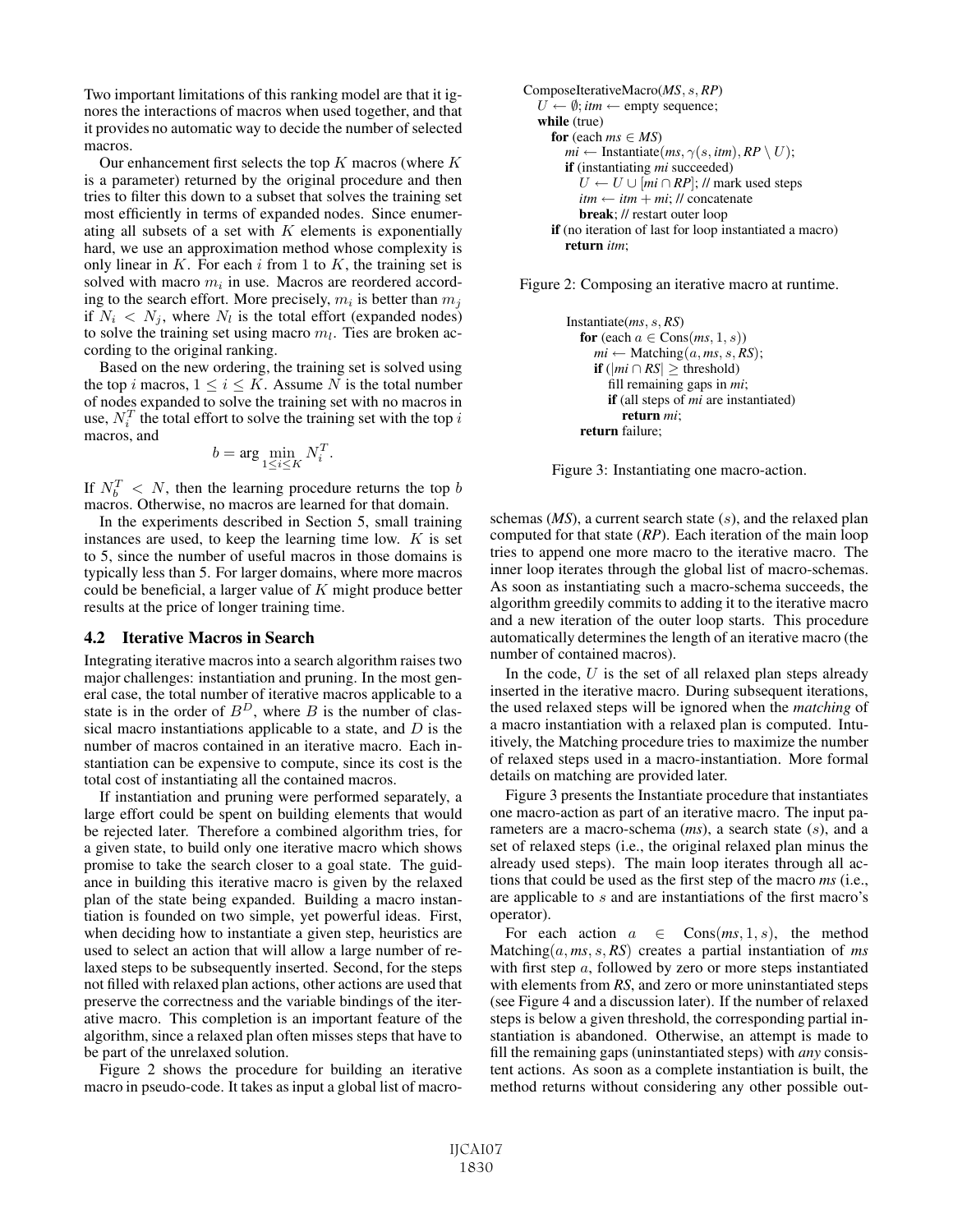```
Matching(a, ms, s, RS)
mi \leftarrow ms; // create local partial instantiation
mi[1] \leftarrow a;for (i = 2 to length(ms))
   if (Cons(mi, i, s) ∩ \overline{RS} = \emptyset)
      continue; // leave mi[i] uninstantiated
   for (each rp \in \text{Cons}(mi, i, s) \cap RS)
      undo the instantiation of mi[i], if any;
      mi[i] \leftarrow rp;count how many subsequent positions jcan be filled with elements from Cons(mi, j, s) \cap RS;select the element rp with the highest count value;
   undo the instantiation of mi[i];
   mi[i] \leftarrow rp;return mi;
```
Figure 4: Matching a macro instantiation with a relaxed plan.

comes. For simplicity, the pseudo-code skips the details of how the threshold is computed. An effective heuristic is to set the threshold to the largest matching encountered when the *ms* macro-schema is used as a parameter, regardless of the values of the other parameters a, s and *RS*.

The matching attempts to use as many elements from *RS* as possible in a macro instantiation. An exact computation of the maximal value can be expensive, since it might require enumerating many possible instantiations of *ms* applicable to a state. Instead, the greedy procedure presented in Figure 4 tries, at step  $i, 2 \le i \le \text{length}(ms)$ , to commit to using a relaxed step *rp* for instantiating *mi*[i]. If no such step exists (i.e.,  $RS \cap Cons(mi, i, s) = \emptyset$ , then *mi*[i] is left uninstantiated. Otherwise, an element from  $RS \cap Cons(mi, i, s)$  is selected using a heuristic test (see the pseudo-code for details). In practice, the number of consistent actions quickly decreases as new steps are instantiated, since each new step can introduce additional binding constraints.

### 5 Experimental Results

Classic and iterative macros were implemented on top of FF [Hoffmann and Nebel, 2001]. FF 3.4 handles both STRIPS and ADL domains, but not numeric variables, axioms, or temporal planning.

This research was tested on a large set of benchmarks from previous international planning competitions. Both STRIPS (Satellite, Blocksworld, Rovers, Depots, Zeno Travel, DriverLog, Freecell, Pipesworld No Tankage Nontemporal, Pipesworld Tankage Nontemporal) and ADL (Promela Dining Philosophers, Promela Optical Telegraph, Airport, Power Supply Restoration Middle Compiled—PSR) representations were used.

Experiments were run on a 3.2GHz machine, with a CPU limit of 5 minutes and a memory limit of 1GB for each problem instance. Planning with iterative macros, planning with classical macros, and planning with no macros were compared. To plan with classical macros, the length of an iterative macro was limited to one macro instantiation. Results are shown for 11 of the 13 domains. In the two remaining domains, PSR and Pipes Tankage, no macros were learned, since their performance on the training set was worse than low-level search (see Section 4.1 for details).

Figure 5 shows the number of expanded nodes in each domain on a logarithmic scale for each of no macros, classical macros and iterative macros. Note that some lines are missing a data point—this represents a problem instance that was not solved by that planner.

When analyzing the expanded nodes performance, the tested application domains can roughly be split into two categories. In the first category of eight benchmarks (all 11, less DriverLog, Freecell and Pipesworld), planning with macros is much better than low-level search. Iterative macros are better than classical macros, with the notable exception of Philosophers, where both kinds of macros perform similarly. In this application domain, classical macros are enough to achieve impressive savings, and there is little room for further improvement. In Zeno Travel, the savings in the search tree size come at the price of a relatively large increase in solution length. See Figure 6 and a discussion later. When comparing iterative macros vs classical macros, in domains Satellite, Blocksworld, Rovers, Depots, and Airport a reduction in the number of expanded nodes by at least an order of magnitude is seen for the hard problem instances.

In the second category, the benefits of macros are more limited. In DriverLog, macros are usually faster, but there are a few exceptions such as data point 7 on the horizontal axis, where classical macros fail and iterative macros are much slower than low-level search. In Freecell, classical macros and iterative macros have similar performance in all instances. For many Freecell problems, planning with macros is similar to planning with no macros. When differences are encountered, the savings are more frequent and much larger as compared to cases where macros are slower than low-level search. Finally, in Pipesworld No Tankage the performance of macros compared to low-level search varies significantly in both directions. Iterative macros are faster than classical macros, but the latter solve one more problem. No clear conclusion is drawn for this domain. Further analysis of these three domains is left as future work.

Macros often lead to solving more problems than low-level search. Given a domain, assume P*im*, P*cm* and P are the numbers of problems solved with iterative macros, classical macros, and no macros respectively. For our data sets and time constraints, the value of  $(P_{im} - P, P_{cm} - P)$  is  $(1, 1)$  in Satellite,  $(3, 2)$  in Blocksworld,  $(37, 34)$  in Optical,  $(36, 36)$ in Philosophers,  $(5, 5)$  in Zeno Travel,  $(3, 2)$  in DriverLog, and  $(1, 1)$  in Freecell, and  $(0, 1)$  in Pipesworld.

Figure 6 illustrates how macros affect the quality of solutions and the cost per node in search. Each chart has 11 two-point clusters, one for each domain. First, consider the top chart. Given a problem instance, assume L*im*, L*cm*, and L are the lengths of solutions when iterative macros, classical macros, and no macros are used respectively,  $R_{im} = L_{im}/L$ and  $R_{\text{cm}} = L_{\text{cm}}/L$ . The leftmost data point of a cluster shows the average, minimum, and maximum value of R*im* over the problem set of the corresponding domain. The rightmost data point shows similar statistics for R*cm*. Macros slightly improve the average solution length in Freecell and leave it unchanged in Optical and Philosophers. In all domains but Zeno Travel, the average overhead is at most 20%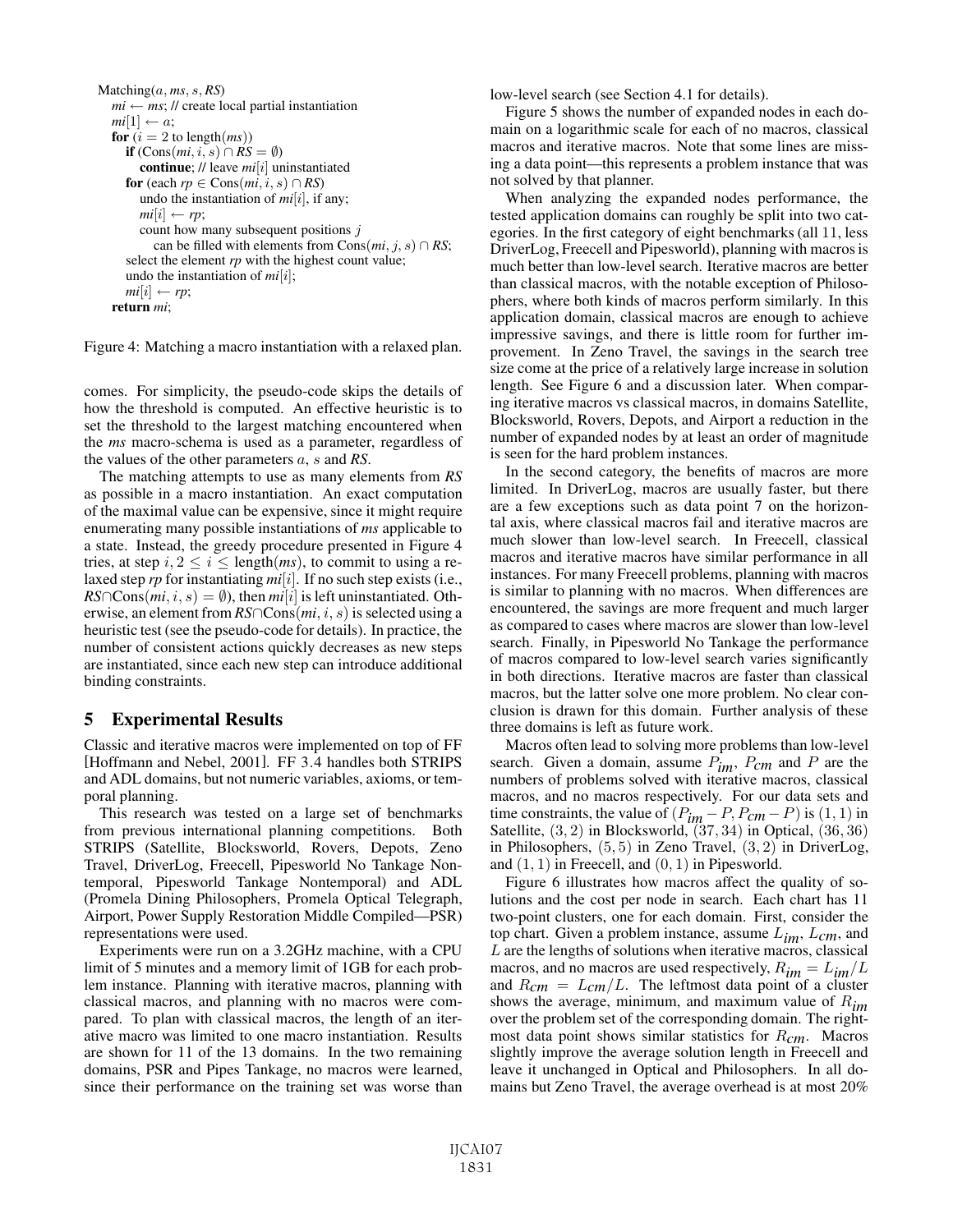

Figure 5: Search effort as expanded nodes. Problem sets are ordered so that the "No Macros" curve is monotonically increasing.

for iterative macros and at most 12% for classical macros.

The bottom chart in Figure 6 presents similar statistics for the cost per node  $C =$ search time<br>expanded nodes instead of solution length L. To include a problem instance into the statistics, it has to be solved by both the corresponding type of macros and the low-level search within a time larger than 0.05 seconds. We included the time threshold for better accuracy of the statistics. There always is a small noise in the reported CPU time and, if the total time is in the same order as the noise, the cost per node measurement becomes unreliable. No statistics could be collected for Philosophers (both kinds of macros) and for Blocksworld (iterative macros), where macros solve problems very fast.

Processing a node in low-level search includes computing a relaxed plan and checking whether that node has been visited before. Macros add the overhead of their instantiation. Even if much smaller than the expanded nodes savings shown in Figure 5, the overhead can be surprisingly high. Profiling tests have shown that the main bottleneck in the current implementation of macros is attempting to fill gaps in a partial instantiation (Figure 3, line 5). Fortunately, this step can be implemented much more efficiently. When looking for a consistent action to fill a gap, the corresponding operator schema